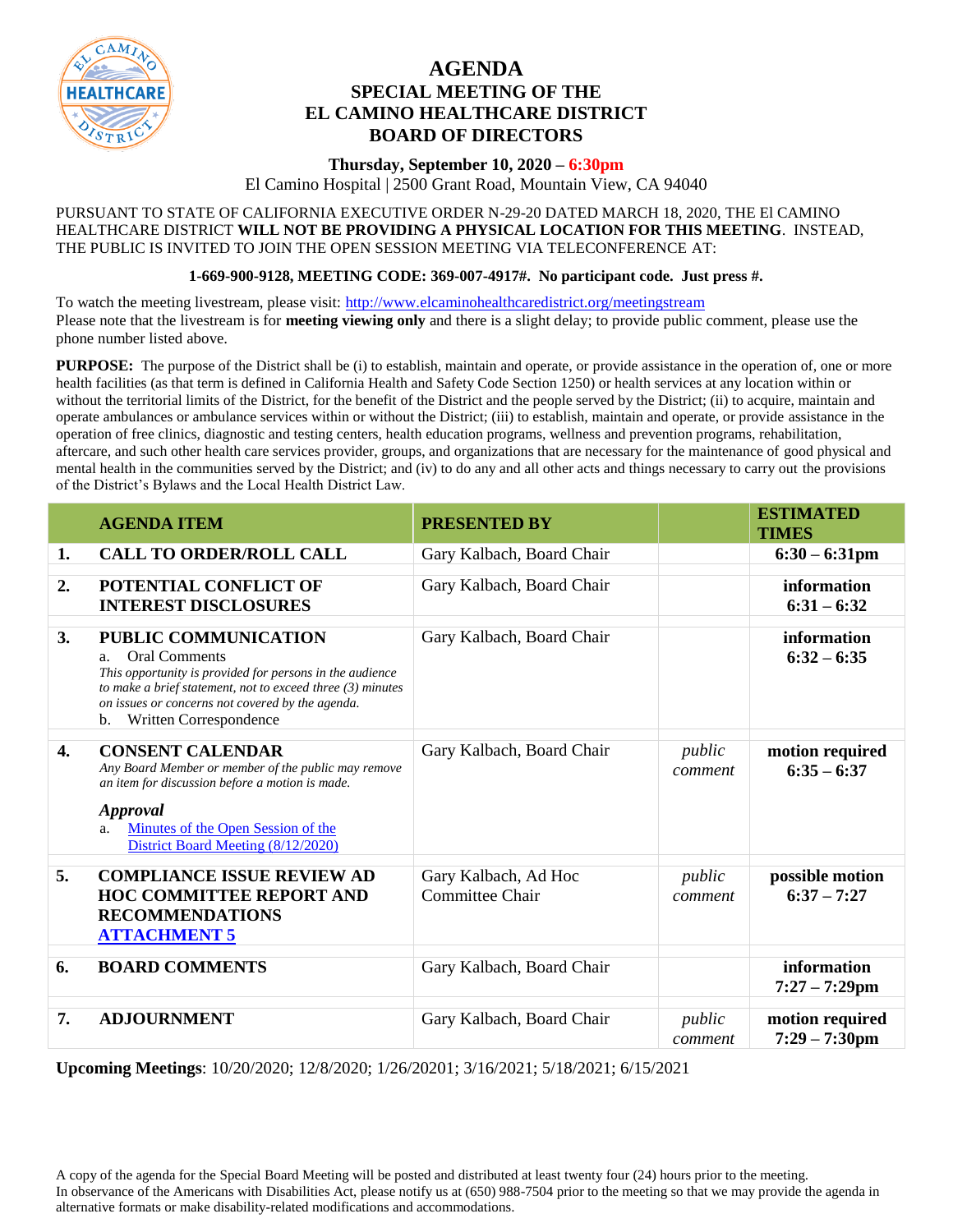<span id="page-1-0"></span>

**AND STANDALONE** 

concerns about the proposal.

**BUDGET**

## **Minutes of the Open Session of the Meeting of the El Camino Healthcare District Board of Directors Wednesday, August 12, 2020**

**Pursuant to State of California Executive Order N-29-20 dated March 18, 2020, El Camino Health did not provide a physical location for this meeting. Instead, the public was invited to join the open session meeting via teleconference.**

| <b>Board Members Present</b><br><b>Board Members Absent</b><br><b>Members Excused</b><br>Peter C. Fung, MD**<br>None<br>None<br>Gary Kalbach, Chair**<br>Julia E. Miller, Secretary/Treasurer**<br>**via teleconference<br>George O. Ting, MD, Vice Chair**<br>John Zoglin** |                                                                                           |                                                                                                                                                                                                                                                                                                                                                                                                                                                                                                                                                                                             |                                         |  |  |
|------------------------------------------------------------------------------------------------------------------------------------------------------------------------------------------------------------------------------------------------------------------------------|-------------------------------------------------------------------------------------------|---------------------------------------------------------------------------------------------------------------------------------------------------------------------------------------------------------------------------------------------------------------------------------------------------------------------------------------------------------------------------------------------------------------------------------------------------------------------------------------------------------------------------------------------------------------------------------------------|-----------------------------------------|--|--|
| <b>Agenda Item</b>                                                                                                                                                                                                                                                           |                                                                                           | <b>Comments/Discussion</b>                                                                                                                                                                                                                                                                                                                                                                                                                                                                                                                                                                  | Approvals/<br><b>Action</b>             |  |  |
|                                                                                                                                                                                                                                                                              | 1. CALL TO ORDER/<br><b>ROLL CALL</b>                                                     | The open session meeting of the El Camino Healthcare District Board of<br>Directors (the "Board") was called to order at 8:40pm by Chair Kalbach.<br>Chair Kalbach reviewed the logistics for the meeting. A verbal roll call<br>was taken. Director Zoglin was absent at roll call. All other Board<br>members were present and participated via teleconference and<br>videoconference pursuant to Santa Clara County's shelter in place order.<br>A quorum was present pursuant to State of California Executive Orders<br>N-25-20 dated March 12, 2020 and N-29-20 dated March 18, 2020. | <b>Call to Order</b><br>at 8:40 pm      |  |  |
|                                                                                                                                                                                                                                                                              | 2. POTENTIAL<br><b>CONFLICT OF</b><br><b>INTEREST</b><br><b>DISCLOSURES</b>               | Chair Kalbach asked if any Board members may have a conflict of<br>interest with any of the items on the agenda. No conflicts were noted.                                                                                                                                                                                                                                                                                                                                                                                                                                                   |                                         |  |  |
|                                                                                                                                                                                                                                                                              | 3. PUBLIC<br><b>COMMUNICATION</b>                                                         | None.                                                                                                                                                                                                                                                                                                                                                                                                                                                                                                                                                                                       |                                         |  |  |
|                                                                                                                                                                                                                                                                              | 4. CONSENT<br><b>CALENDAR</b>                                                             | Chair Kalbach asked if any member of the Board or the public wished to<br>remove an item from the consent calendar. No items were removed.<br><b>Motion:</b> To approve the consent calendar: Minutes of the Open Session<br>of the District Board Meeting (7/15/2020).<br><b>Movant: Ting</b><br><b>Second: Miller</b><br>Ayes: Fung, Kalbach, Miller, Ting<br><b>Noes: None</b><br><b>Abstentions: None</b><br><b>Absent: Zoglin</b>                                                                                                                                                      | <b>Consent</b><br>calendar<br>approved  |  |  |
| 5.                                                                                                                                                                                                                                                                           | <b>REPORT ON ECHD</b><br>COVID-19<br><b>COMMUNITY</b><br><b>TESTING</b><br><b>PROGRAM</b> | <b>Recused: None</b><br>Omar Chughtai, VP of Operations, and Deb Muro, CIO, provided an<br>update on El Camino Health's execution of the District's COVID-19<br>Testing Program. Highlights included implementation of online<br>scheduling, approximately 200 tests per day being performed at the<br>Mountain View campus, expansion with pop-up sites in downtown<br>business districts, and public school sites now scheduled for the end of<br>August and ongoing.<br>Director Zoglin joined the meeting.                                                                              |                                         |  |  |
|                                                                                                                                                                                                                                                                              | 6. ECHD<br><b>CONSOLIDATED</b>                                                            | Michael Moody, Interim CFO, presented the Proposed FY21 District<br>Consolidated and Standalone Budget. Board members did not express any                                                                                                                                                                                                                                                                                                                                                                                                                                                   | <b>Proposed FY21</b><br><b>District</b> |  |  |

**Motion**: To approve the FY21 ECHD Consolidated and Standalone

*Consolidated and Standalone*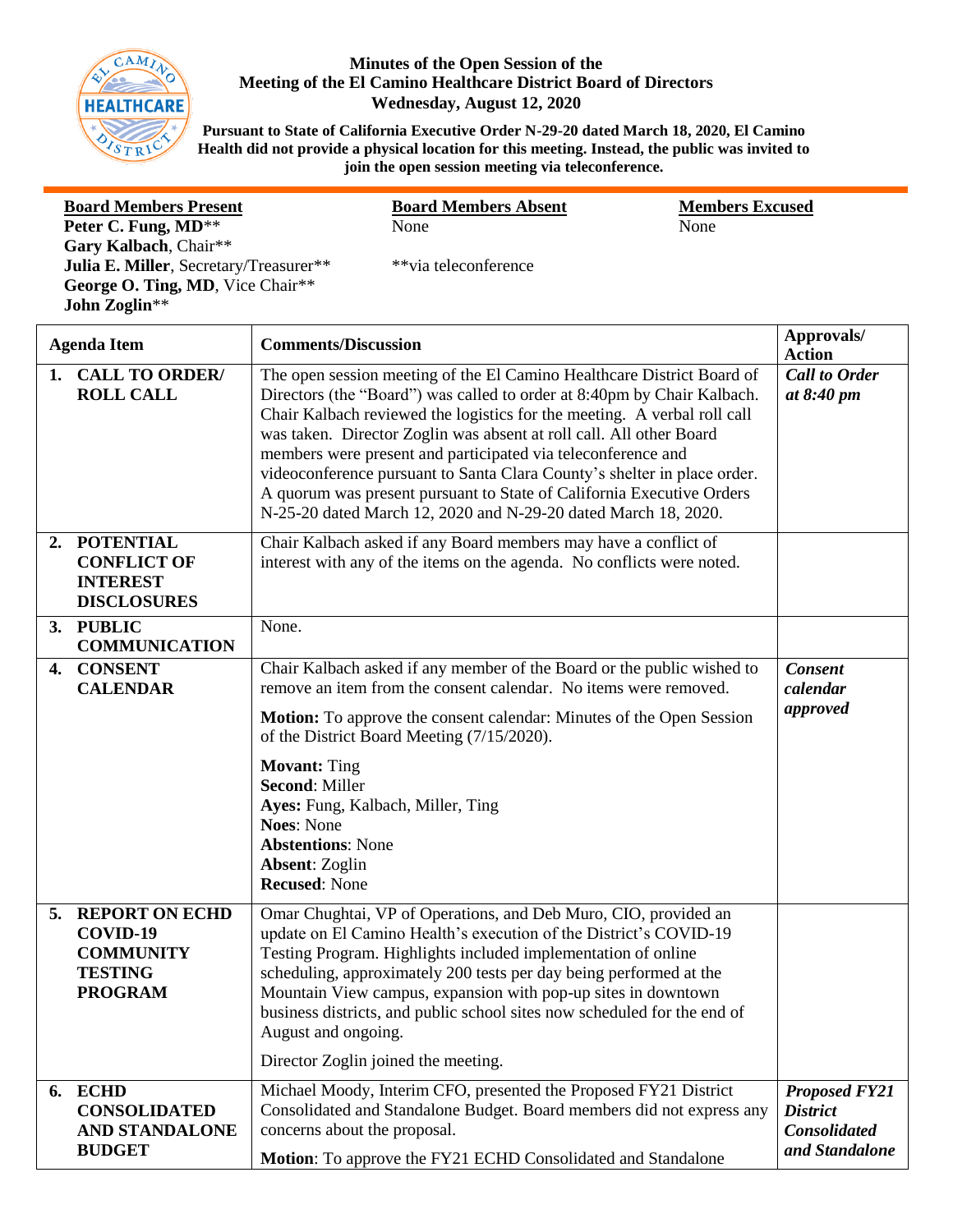|    | August 12, $2020$   Fage 2                | Budgets.<br><b>Movant: Fung</b><br><b>Second: Miller</b><br>Ayes: Fung, Kalbach, Miller, Ting, Zoglin<br><b>Noes: None</b>                                                                                                                                                                                                                                                  | <b>Budgets</b><br><b>Approved</b>           |
|----|-------------------------------------------|-----------------------------------------------------------------------------------------------------------------------------------------------------------------------------------------------------------------------------------------------------------------------------------------------------------------------------------------------------------------------------|---------------------------------------------|
|    |                                           | <b>Abstentions: None</b><br><b>Absent: None</b><br><b>Recused: None</b>                                                                                                                                                                                                                                                                                                     |                                             |
|    | 7. RESOLUTION<br>2020-07                  | Michael Walsh, Controller, explained the purpose of establishing a Tax<br>Appropriation Limit annually as well as the calculation used in<br>establishing it as presented in the Board materials. In response to<br>Director Zoglin's question, Mr. Walsh confirmed that even if the Board<br>approved a lower amount, tax funds would not be returned to the<br>taxpayers. | <b>Resolution</b><br>2020-07<br>approved    |
|    |                                           | Motion: To approve Resolution 2020-07: Establishing Tax Appropriation<br>Limit for FY21 (Gann Limit).                                                                                                                                                                                                                                                                       |                                             |
|    |                                           | <b>Movant: Fung</b><br><b>Second: Ting</b><br>Ayes: Fung, Kalbach, Miller, Ting, Zoglin<br><b>Noes: None</b><br><b>Abstentions: None</b><br><b>Absent: None</b><br><b>Recused: None</b>                                                                                                                                                                                     |                                             |
| 8. | <b>BOARD</b><br><b>COMMENTS</b>           | There were no comments from the Board.                                                                                                                                                                                                                                                                                                                                      |                                             |
| 9. | <b>AGENDA ITEM:</b><br><b>ADJOURNMENT</b> | Motion: To adjourn at 9:04pm.<br><b>Movant: Miller</b><br><b>Second: Ting</b><br>Ayes: Fung, Kalbach, Miller, Ting, Zoglin<br><b>Noes:</b> Ting<br><b>Abstentions: None</b><br><b>Absent: None</b><br><b>Recused: None</b>                                                                                                                                                  | <b>Meeting</b><br>adjourned at<br>$9:04$ pm |

**Attest as to the approval of the foregoing minutes by the Board of Directors of El Camino Healthcare District:**

 $\mathcal{L} = \{ \mathcal{L} \mid \mathcal{L} \in \mathcal{L} \}$  , where  $\mathcal{L} = \{ \mathcal{L} \mid \mathcal{L} \in \mathcal{L} \}$  , where  $\mathcal{L} = \{ \mathcal{L} \mid \mathcal{L} \in \mathcal{L} \}$ 

Gary Kalbach Julia E. Miller

Chair, ECHD Board Secretary, ECHD Board

Prepared by: Cindy Murphy, Director of Governance Services